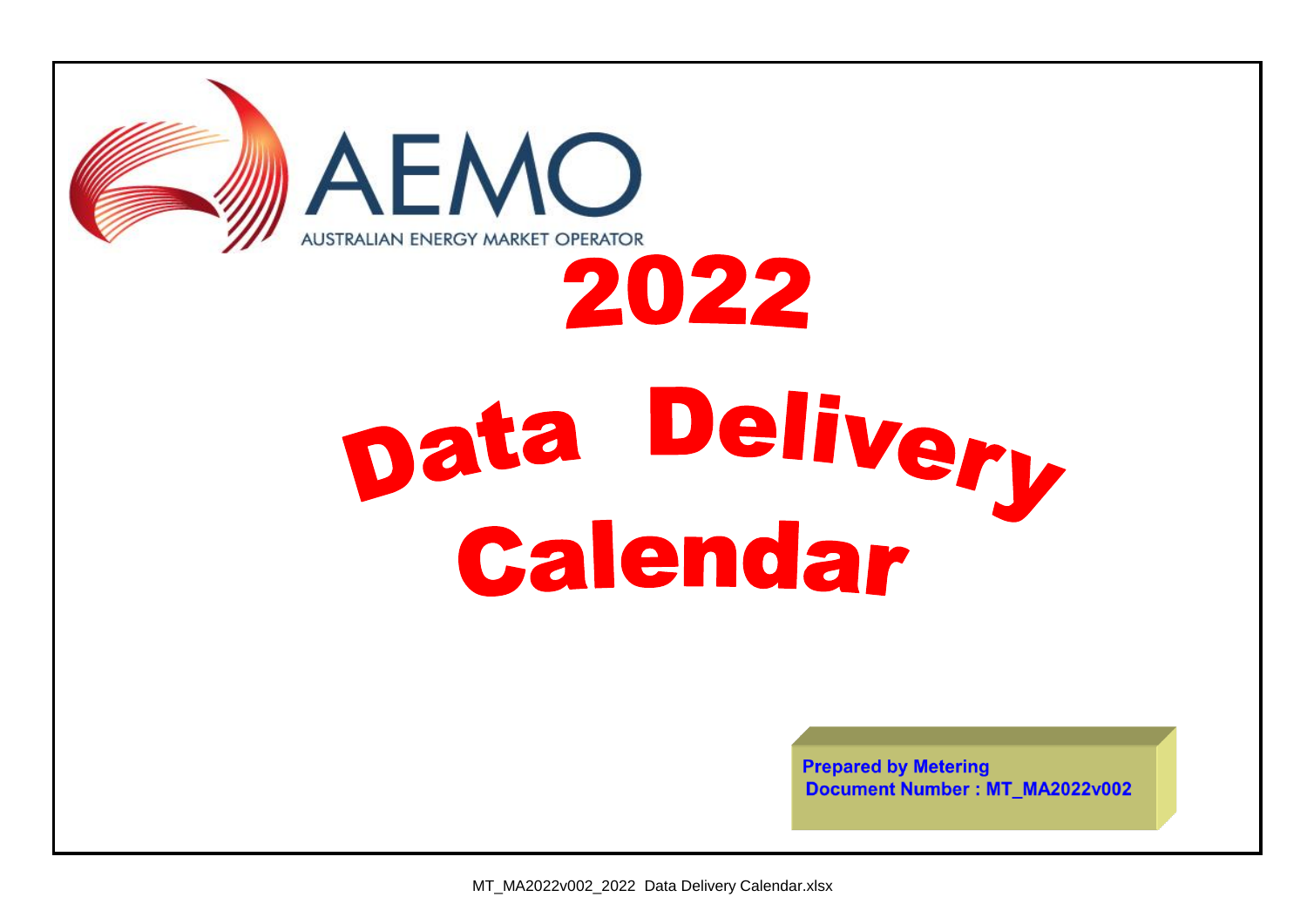

## **Notes & Comments**

**AEMO will normally run the MSATS profile calculations and settlement aggregation process in the evening of the day that, the MDP data delivery cut off occurs. However, it is possible that this process may be moved to accomodate any data issues found or other processing scheduled requirements, therefore this calendar SHOULD NOT be relied upon to specify exactly when MSATS processing is run. Participants should refer to the MSATS Settlement Case id's and the associated run times from the MSATS browser to determine when a particular settlement case is run.**

**This calendar is for MDP DATA DELIVERY PURPOSES only and should be used in conjunction with the 2022 Settlements Calendar for settlement statement issue.**

**Any enquiries relating to this calendar should be directed to**

**1300 236 600 (Option 2) E-Mail : Supporthub@aemo.com.au**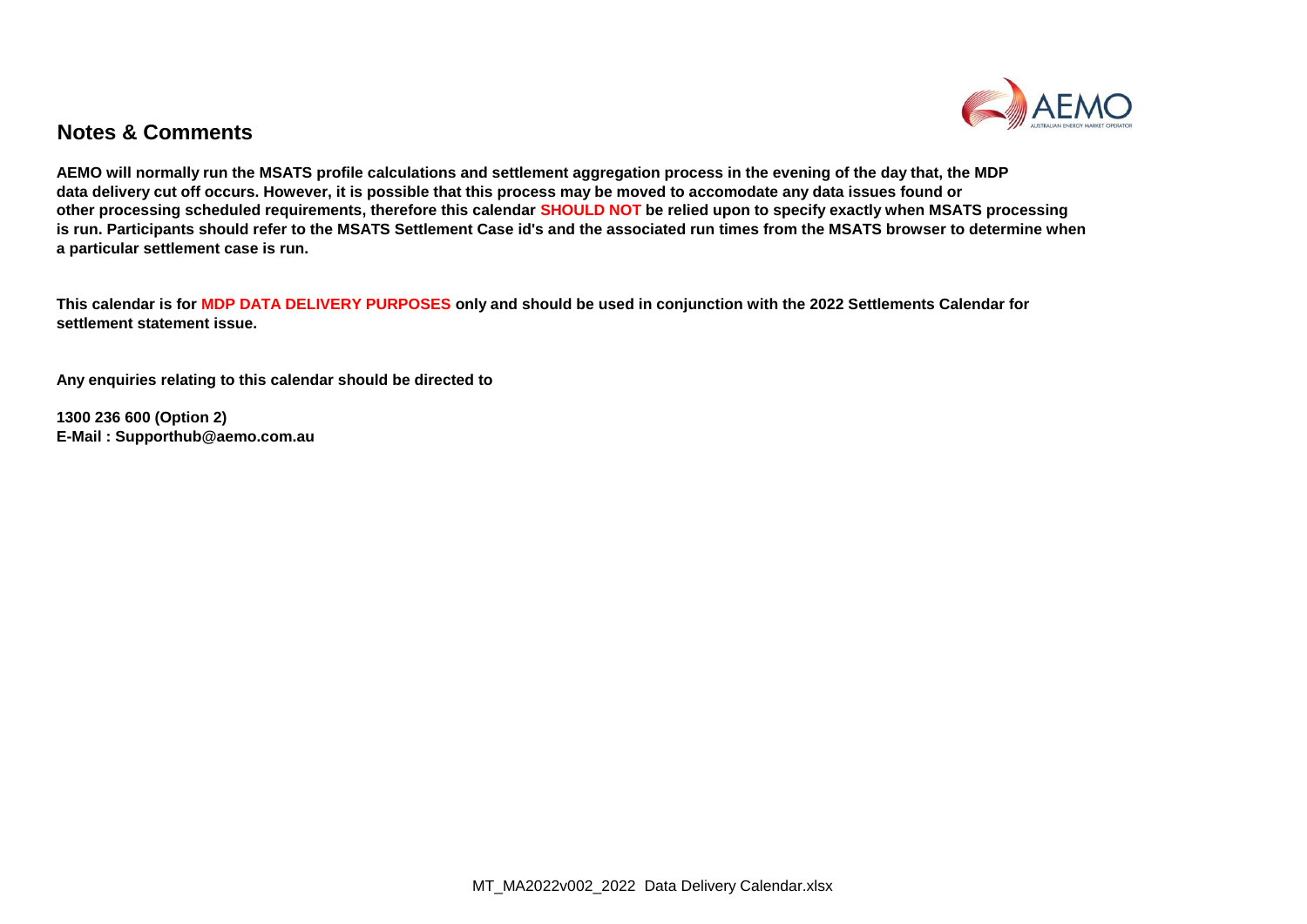|                                   | <b>AEMO</b>            |                                        |                         |                                        |                        |                        |                 |
|-----------------------------------|------------------------|----------------------------------------|-------------------------|----------------------------------------|------------------------|------------------------|-----------------|
| <b>NEM Trading</b><br><b>Week</b> | <b>SUNDAY</b>          | <b>MONDAY</b>                          | <b>TUESDAY</b>          | <b>WEDNESDAY</b>                       | <b>THURSDAY</b>        | <b>FRIDAY</b>          | <b>SATURDAY</b> |
| 1/6                               | 30                     | 31                                     |                         |                                        |                        |                        | $\mathbf{1}$    |
|                                   | Week 31 & 43 Estimates |                                        |                         |                                        |                        |                        |                 |
|                                   | 2                      | $\overline{3}$                         | $\overline{\mathbf{4}}$ | 5                                      | 6                      | $\overline{7}$         | 8               |
| $\overline{\mathbf{2}}$           |                        | <b>New Years Day</b><br><b>Holiday</b> |                         | <b>Week 1 Prelim</b>                   |                        |                        |                 |
|                                   | Week 27 & 39 Estimates |                                        | <b>Week 50 Final</b>    | <b>Week 35 - 4 Mth</b>                 |                        | <b>Week 26 - 6 Mth</b> |                 |
|                                   | 9                      | <b>10</b>                              | 11                      | 12                                     | 13                     | 14                     | 15              |
| 3                                 |                        |                                        | <b>Week 51 Final</b>    |                                        |                        |                        |                 |
|                                   | Week 28 & 40 Estimates |                                        | <b>Week 2 Prelim</b>    | <b>Week 36 - 4 Mth</b>                 |                        | <b>Week 27 - 6 Mth</b> |                 |
|                                   | 16                     | <b>17</b>                              | 18                      | <b>19</b>                              | 20                     | 21                     | 22              |
| 4                                 |                        |                                        | <b>Week 52 Final</b>    |                                        |                        |                        |                 |
|                                   | Week 29 & 41 Estimates |                                        | <b>Week 3 Prelim</b>    | <b>Week 37 - 4 Mth</b>                 | <b>Week 28 - 6 Mth</b> | <b>Week 1 Final</b>    |                 |
|                                   | 23                     | 24                                     | 25                      | 26                                     | 27                     | 28                     | 29              |
| 5                                 |                        |                                        | <b>Week 4 Prelim</b>    | <b>Australia Day</b><br><b>Holiday</b> |                        | <b>Week 2 Final</b>    |                 |
|                                   | Week 30 & 42 Estimates |                                        | <b>Week 38 - 4 Mth</b>  |                                        |                        | <b>Week 29 - 6 Mth</b> |                 |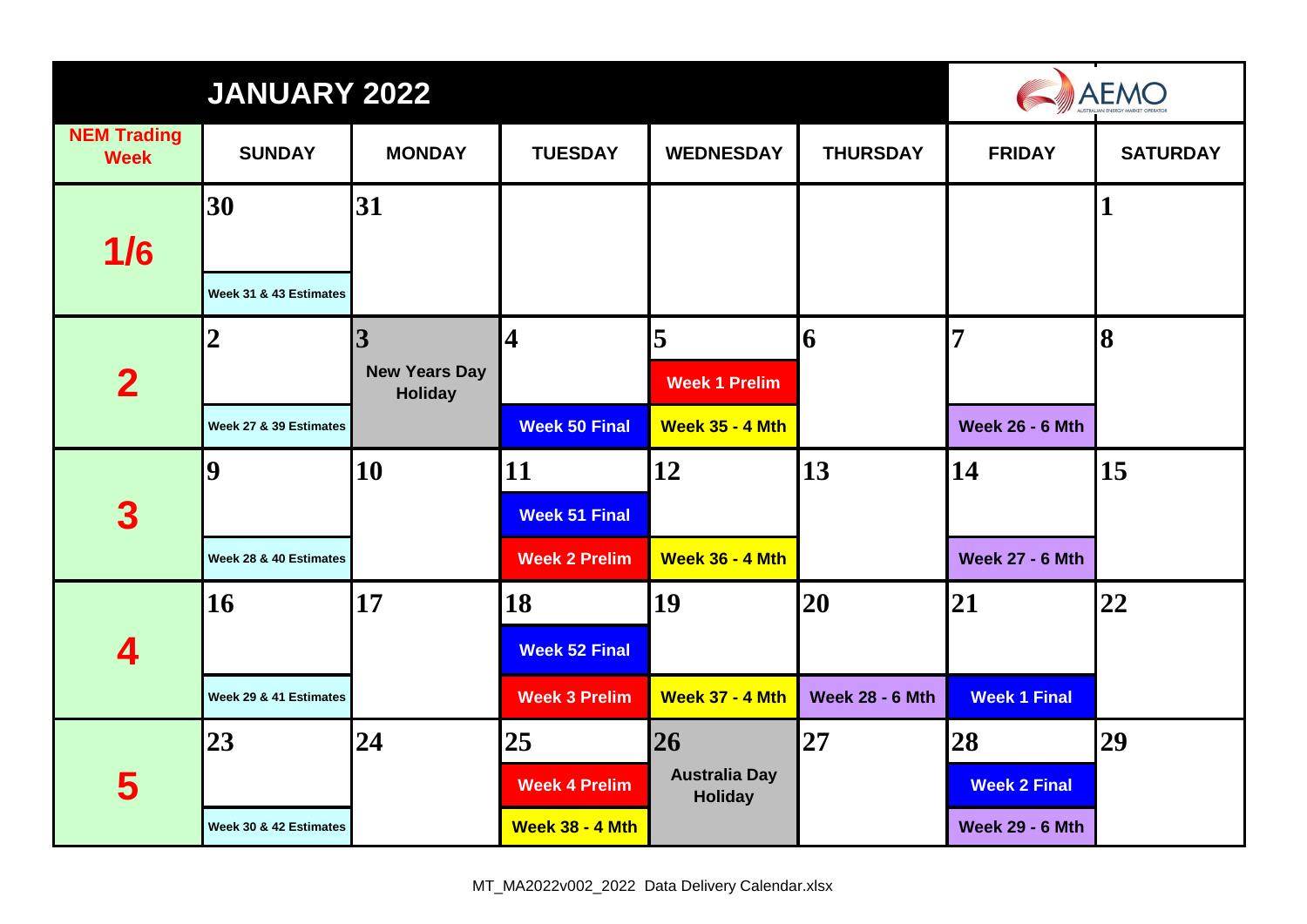|                                   |                        | <b>AEMO</b>   |                      |                        |                        |                         |                 |
|-----------------------------------|------------------------|---------------|----------------------|------------------------|------------------------|-------------------------|-----------------|
| <b>NEM Trading</b><br><b>Week</b> | <b>SUNDAY</b>          | <b>MONDAY</b> | <b>TUESDAY</b>       | <b>WEDNESDAY</b>       | <b>THURSDAY</b>        | <b>FRIDAY</b>           | <b>SATURDAY</b> |
|                                   |                        |               | $\mathbf{1}$         | $\overline{2}$         | 3                      | $\overline{\mathbf{4}}$ | 5               |
| 6                                 |                        |               | <b>Week 5 Prelim</b> | <b>Week 39 - 4 Mth</b> | <b>Week 30 - 6 Mth</b> | <b>Week 3 Final</b>     |                 |
|                                   | 6                      | 7             | 18                   | 19                     | 10                     | 11                      | 12              |
| 7                                 | Week 32 & 44 Estimates |               | <b>Week 6 Prelim</b> | <b>Week 40 - 4 Mth</b> | <b>Week 31 - 6 Mth</b> | <b>Week 4 Final</b>     |                 |
|                                   | 13                     | 14            | <b>15</b>            | <b>16</b>              | 17                     | 18                      | 19              |
| 8                                 |                        |               |                      |                        |                        |                         |                 |
|                                   | Week 33 & 45 Estimates |               | <b>Week 7 Prelim</b> | <b>Week 41 - 4 Mth</b> | <b>Week 5 Final</b>    | <b>Week 32 - 6 Mth</b>  |                 |
|                                   | 20                     | 21            | 22                   | 23                     | 24                     | 25                      | 26              |
| 9                                 |                        |               |                      |                        |                        |                         |                 |
|                                   | Week 34 & 46 Estimates |               | <b>Week 8 Prelim</b> | <b>Week 42 - 4 Mth</b> | <b>Week 6 Final</b>    | <b>Week 33 - 6 Mth</b>  |                 |
|                                   | 27                     | 28            |                      |                        |                        |                         |                 |
| 10                                |                        |               |                      |                        |                        |                         |                 |
|                                   | Week 35 & 47 Estimates |               |                      |                        |                        |                         |                 |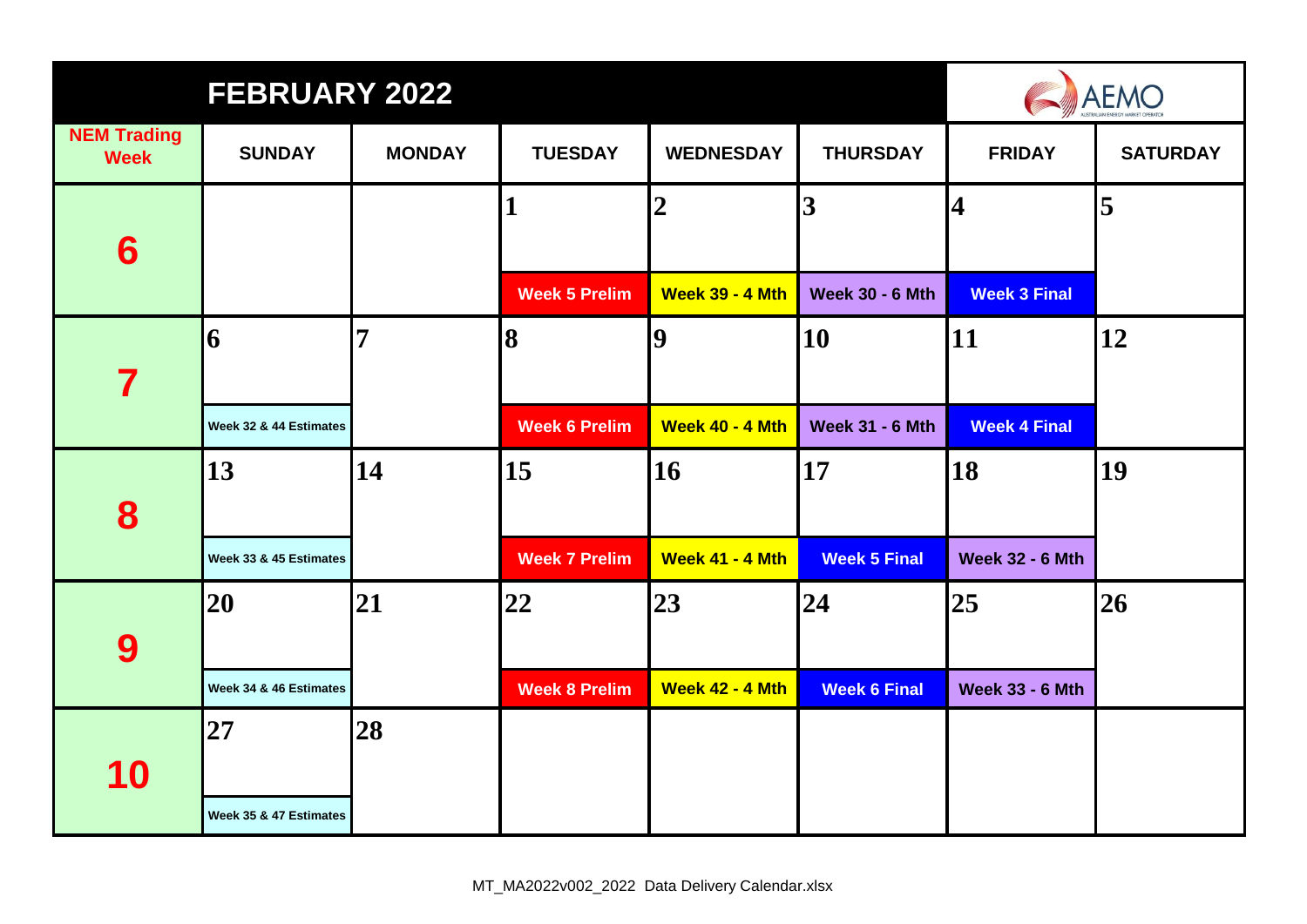|                                   | <b>MARCH 2022</b>      |               |                       |                        |                      |                         |                 |  |
|-----------------------------------|------------------------|---------------|-----------------------|------------------------|----------------------|-------------------------|-----------------|--|
| <b>NEM Trading</b><br><b>Week</b> | <b>SUNDAY</b>          | <b>MONDAY</b> | <b>TUESDAY</b>        | <b>WEDNESDAY</b>       | <b>THURSDAY</b>      | <b>FRIDAY</b>           | <b>SATURDAY</b> |  |
|                                   |                        |               | 1                     | $\overline{2}$         | $\overline{3}$       | $\overline{\mathbf{4}}$ | 5               |  |
| 10                                |                        |               | <b>Week 9 Prelim</b>  | <b>Week 43 - 4 Mth</b> | <b>Week 7 Final</b>  | <b>Week 34- 6 Mth</b>   |                 |  |
|                                   | 6                      | 7             | 8                     | 9                      | <b>10</b>            | 11                      | 12              |  |
| 11                                | Week 36 & 48 Estimates |               | <b>Week 10 Prelim</b> | <b>Week 44 - 4 Mth</b> | <b>Week 8 Final</b>  | <b>Week 35 - 6Mth</b>   |                 |  |
|                                   | 13                     | 14            | 15                    | 16                     | <b>17</b>            | 18                      | 19              |  |
| 12                                | Week 37 & 49 Estimates |               | <b>Week 11 Prelim</b> | <b>Week 45 - 4 Mth</b> | <b>Week 9 Final</b>  | <b>Week 36 - 6 Mth</b>  |                 |  |
|                                   | 20                     | 21            | 22                    | 23                     | 24                   | 25                      | 26              |  |
| 13                                | Week 38 & 50 Estimates |               | <b>Week 12 Prelim</b> | <b>Week 46 - 4 Mth</b> | <b>Week 10 Final</b> | <b>Week 37 - 6 Mth</b>  |                 |  |
|                                   | 27                     | 28            | 29                    | 30                     | 31                   |                         |                 |  |
| 14                                |                        |               |                       |                        |                      |                         |                 |  |
|                                   | Week 39 & 51 Estimates |               | <b>Week 13 Prelim</b> | <b>Week 47 - 4 Mth</b> | <b>Week 11 Final</b> |                         |                 |  |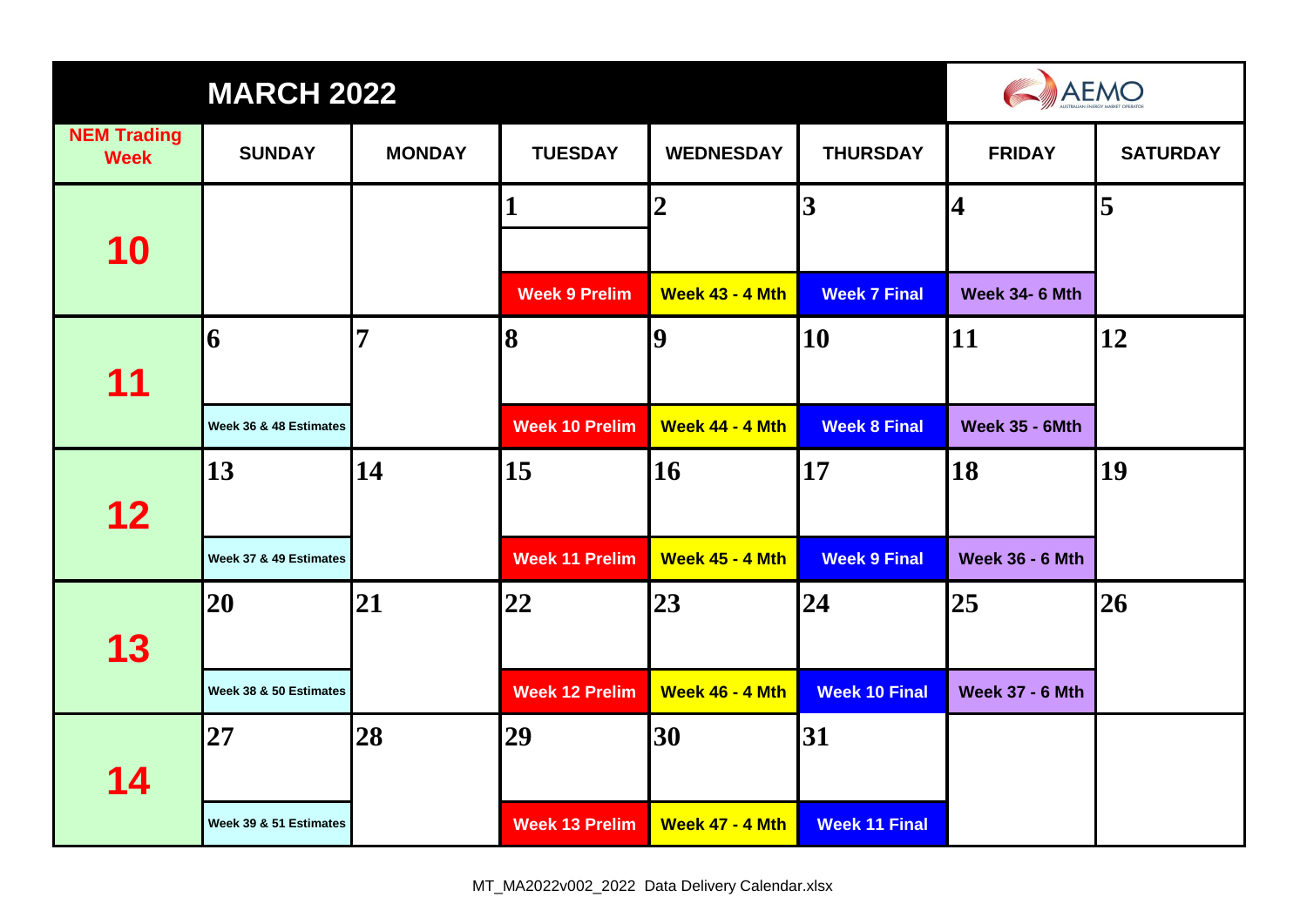|                                   | <b>APRIL 2022</b>      |                                              | <b>AEMO</b>            |                        |                      |                                            |                 |
|-----------------------------------|------------------------|----------------------------------------------|------------------------|------------------------|----------------------|--------------------------------------------|-----------------|
| <b>NEM Trading</b><br><b>Week</b> | <b>SUNDAY</b>          | <b>MONDAY</b>                                | <b>TUESDAY</b>         | <b>WEDNESDAY</b>       | <b>THURSDAY</b>      | <b>FRIDAY</b>                              | <b>SATURDAY</b> |
| 14                                |                        |                                              |                        |                        |                      | I<br><b>Week 38 - 6 Mth</b>                | $\overline{2}$  |
| 15                                | 3                      | $\overline{\mathbf{4}}$                      | 5                      | 6                      | $\overline{7}$       | 8                                          | 9               |
|                                   | Week 40 & 52 Estimates |                                              | <b>Week 14 Prelim</b>  | <b>Week 48 - 4 Mth</b> | <b>Week 12 Final</b> | <b>Week 39 - 6 Mth</b>                     |                 |
| 16                                | 10                     | 11                                           | 12                     | 13                     | 14                   | 15<br><b>Good Friday</b><br><b>Holiday</b> | 16              |
|                                   | Week 41 & 1 Estimates  | <b>Week 49 - 4 Mth</b>                       | <b>Week 15 Prelim</b>  | <b>Week 40 - 6 Mth</b> | <b>Week 13 Final</b> |                                            |                 |
| 17                                | 17                     | 18<br><b>Easter Monday</b><br><b>Holiday</b> | 19                     | 20                     | 21                   | 22                                         | 23              |
|                                   | Week 42 & 2 Estimates  |                                              | <b>Week 50 - 4 Mth</b> | <b>Week 16 Prelim</b>  |                      | <b>Week 41 - 6 Mth</b>                     |                 |
|                                   | 24                     | 25                                           | 26                     | 27                     | 28                   | 29                                         | 30              |
| 18                                |                        | <b>Anzac Day</b>                             |                        | <b>Week 17 Prelim</b>  |                      |                                            |                 |
|                                   | Week 43 & 3 Estimates  |                                              | <b>Week 14 Final</b>   | <b>Week 51 - 4 Mth</b> |                      | <b>Week 42 - 6 Mth</b>                     |                 |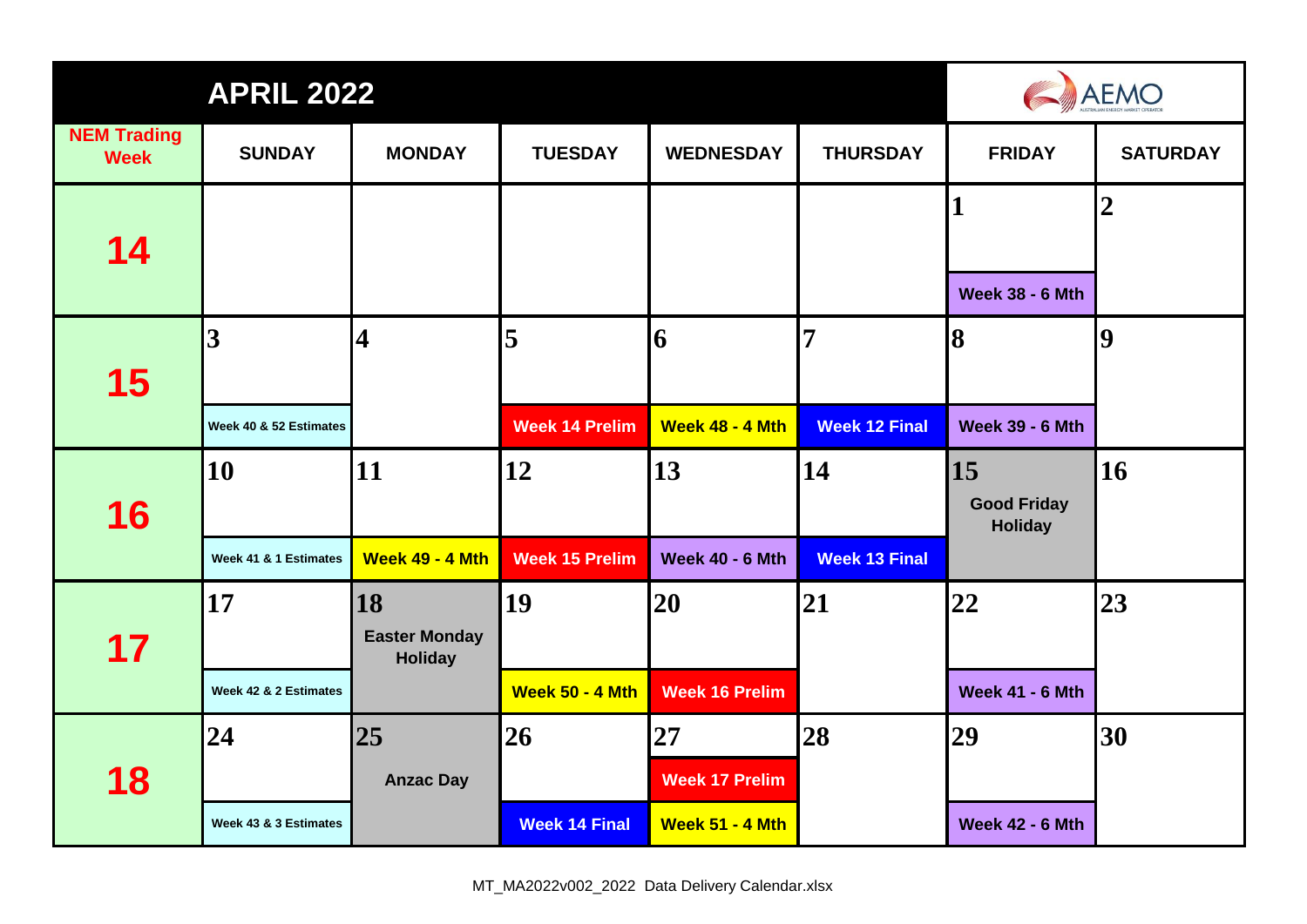|                                   | <b>MAY 2022</b>       |                      |                         | <b>AEMO</b>             |                        |                        |                 |
|-----------------------------------|-----------------------|----------------------|-------------------------|-------------------------|------------------------|------------------------|-----------------|
| <b>NEM Trading</b><br><b>Week</b> | <b>SUNDAY</b>         | <b>MONDAY</b>        | <b>TUESDAY</b>          | <b>WEDNESDAY</b>        | <b>THURSDAY</b>        | <b>FRIDAY</b>          | <b>SATURDAY</b> |
|                                   |                       | $\overline{2}$       | $\overline{\mathbf{3}}$ | $\overline{\mathbf{4}}$ | 5                      | 6                      | 7               |
| 19                                |                       |                      | <b>Week 15 Final</b>    |                         |                        |                        |                 |
|                                   | Week 44 & 4 Estimates |                      | <b>Week 18 Prelim</b>   | <b>Week 52 - 4 Mth</b>  |                        | <b>Week 43 - 6 Mth</b> |                 |
|                                   | 8                     | 9                    | 10                      | 11                      | 12                     | 13                     | 14              |
| <b>20</b>                         |                       |                      |                         |                         |                        |                        |                 |
|                                   | Week 45 & 5 Estimates | <b>Week 16 Final</b> | <b>Week 19 Prelim</b>   | Week 1 - 4 Mth          | <b>Week 44 - 6 Mth</b> | <b>Week 17 Final</b>   |                 |
|                                   | 15                    | 16                   | 17                      | 18                      | 19                     | 20                     | 21              |
| 21                                |                       |                      |                         |                         |                        |                        |                 |
|                                   | Week 46 & 6 Estimates |                      | <b>Week 20 Prelim</b>   | Week 2 - 4 Mth          | <b>Week 18 Final</b>   | <b>Week 45 - 6 Mth</b> |                 |
|                                   | 22                    | 23                   | 24                      | 25                      | 26                     | 27                     | 28              |
| 22                                |                       |                      |                         |                         |                        |                        |                 |
|                                   | Week 47 & 7 Estimates |                      | <b>Week 21 Prelim</b>   | Week 3 - 4 Mth          | <b>Week 19 Final</b>   | <b>Week 46 - 6 Mth</b> |                 |
|                                   | 29                    | 30                   | 31                      |                         |                        |                        |                 |
| 23                                |                       |                      |                         |                         |                        |                        |                 |
|                                   | Week 48 & 8 Estimates |                      | <b>Week 22 Prelim</b>   |                         |                        |                        |                 |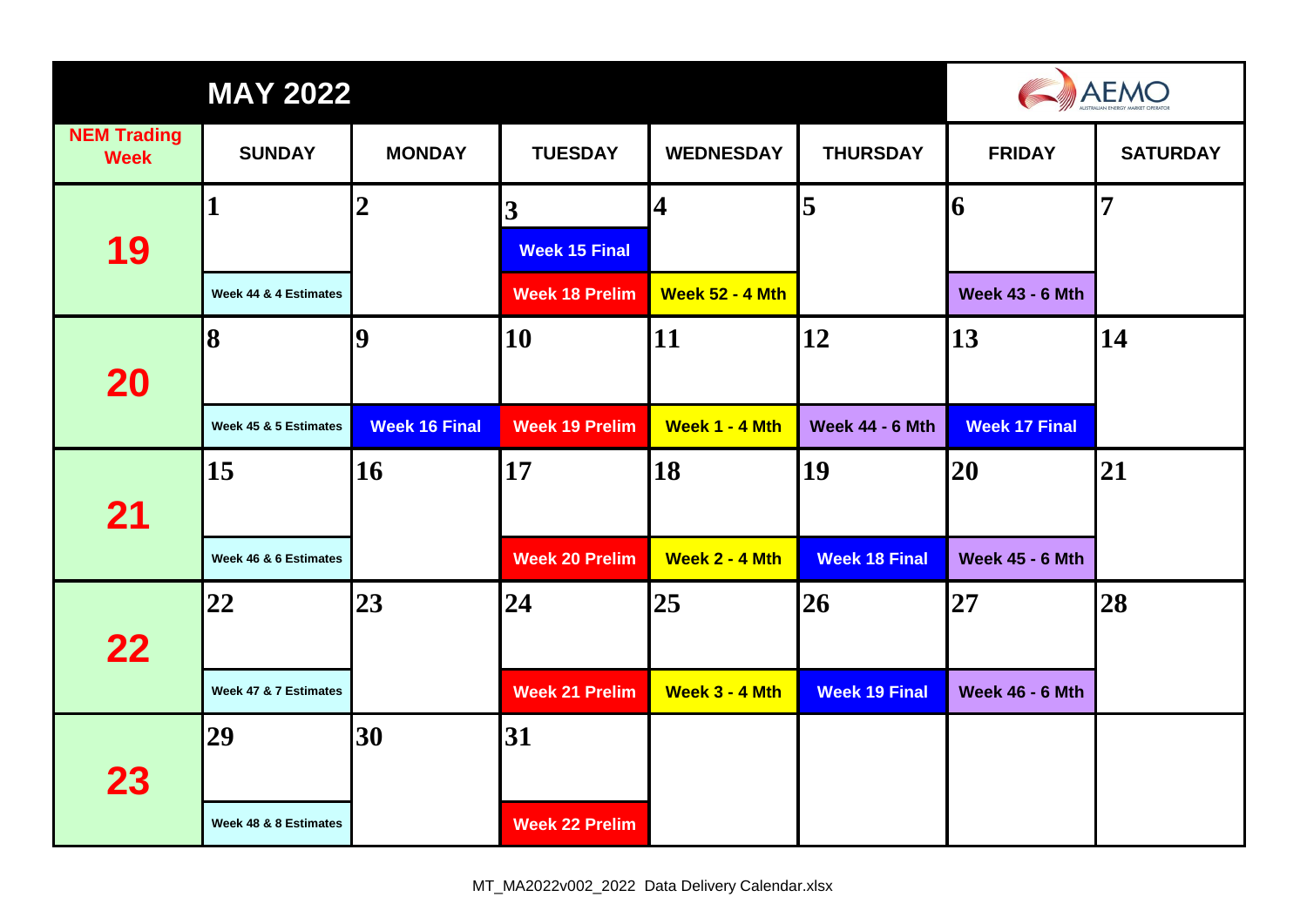|                                   | AEMO                   |               |                       |                  |                      |                         |                 |
|-----------------------------------|------------------------|---------------|-----------------------|------------------|----------------------|-------------------------|-----------------|
| <b>NEM Trading</b><br><b>Week</b> | <b>SUNDAY</b>          | <b>MONDAY</b> | <b>TUESDAY</b>        | <b>WEDNESDAY</b> | <b>THURSDAY</b>      | <b>FRIDAY</b>           | <b>SATURDAY</b> |
| 23                                |                        |               |                       | $\mathbf{1}$     | $\overline{2}$       | $\overline{\mathbf{3}}$ | 4               |
|                                   |                        |               |                       | Week 4 - 4 Mth   | <b>Week 20 Final</b> | <b>Week 47-6 Mth</b>    |                 |
| 24                                | 5                      | 6             | $\overline{7}$        | 8                | $\boldsymbol{9}$     | 10                      | 11              |
|                                   | Week 49 & 9 Estimates  |               | <b>Week 23 Prelim</b> | Week 5 - 4 Mth   | <b>Week 21 Final</b> | <b>Week 48 - 6 Mth</b>  |                 |
| 25                                | 12                     | 13            | 14                    | 15               | 16                   | 17                      | 18              |
|                                   | Week 50 & 10 Estimates |               | <b>Week 24 Prelim</b> | Week 6 - 4 Mth   | <b>Week 22 Final</b> | <b>Week 49 - 6 Mth</b>  |                 |
| 26                                | <b>19</b>              | 20            | 21                    | 22               | 23                   | 24                      | 25              |
|                                   | Week 51 & 11 Estimates |               | <b>Week 25 Prelim</b> | Week 7 - 4 Mth   | <b>Week 23 Final</b> | <b>Week 50 - 6 Mth</b>  |                 |
| 27                                | 26                     | 27            | 28                    | 29               | 30                   |                         |                 |
|                                   | Week 52 & 12 Estimates |               | <b>Week 26 Prelim</b> | Week 8 - 4 Mth   | <b>Week 24 Final</b> |                         |                 |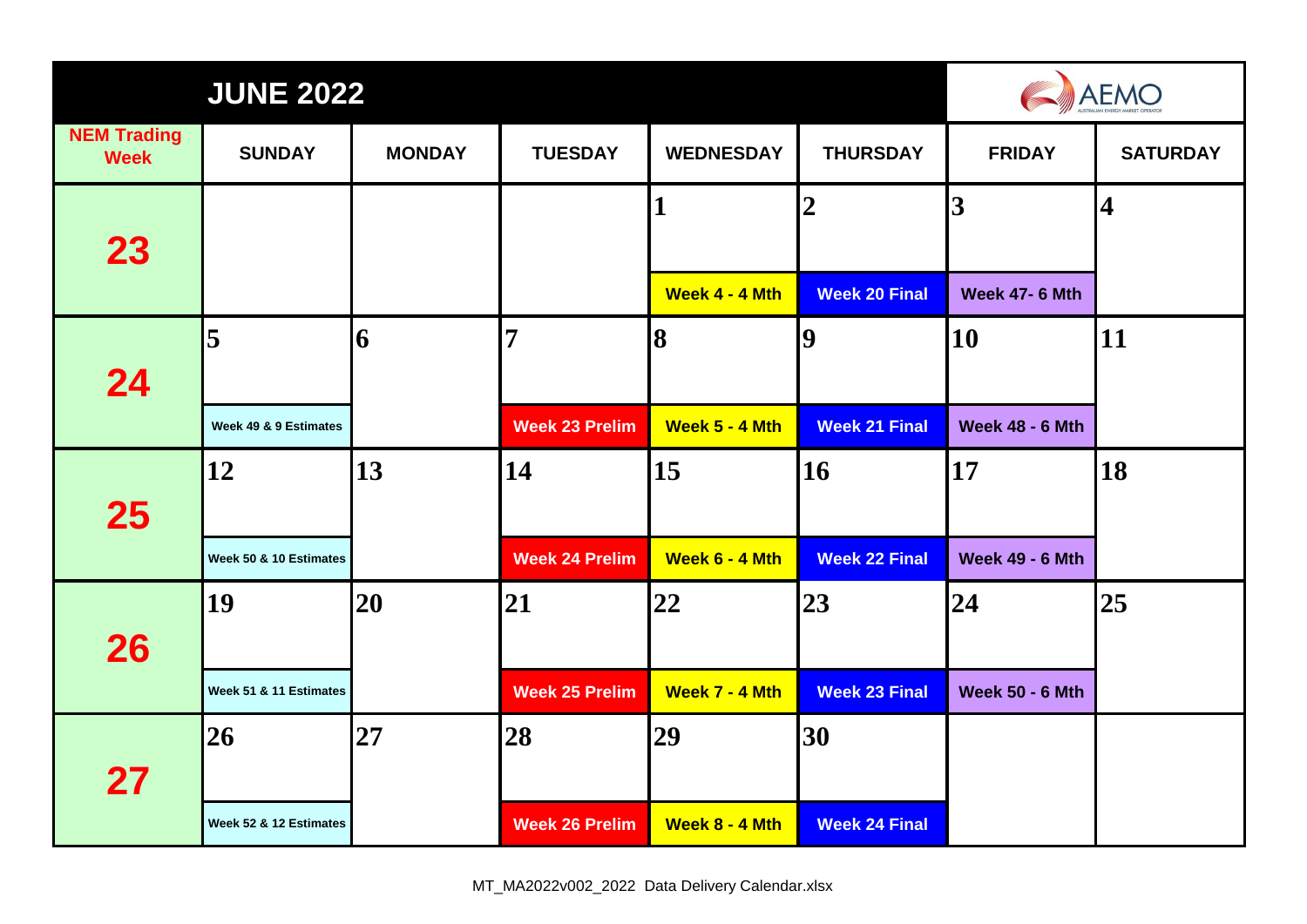|                                   | <b>JULY 2022</b>      |                         |                       | <b>AEMO</b>            |                      |                        |                  |
|-----------------------------------|-----------------------|-------------------------|-----------------------|------------------------|----------------------|------------------------|------------------|
| <b>NEM Trading</b><br><b>Week</b> | <b>SUNDAY</b>         | <b>MONDAY</b>           | <b>TUESDAY</b>        | <b>WEDNESDAY</b>       | <b>THURSDAY</b>      | <b>FRIDAY</b>          | <b>SATURDAY</b>  |
| 27/32                             | 31                    |                         |                       |                        |                      | 1                      | $\boldsymbol{2}$ |
|                                   | Week 5 & 17 Estimates |                         |                       |                        |                      | <b>Week 51 - 6 Mth</b> |                  |
|                                   | 3                     | $\overline{\mathbf{4}}$ | 5                     | 16                     | $\overline{7}$       | 8                      | $\overline{9}$   |
| 28                                |                       |                         |                       |                        |                      |                        |                  |
|                                   | Week 1 & 13 Estimates |                         | <b>Week 27 Prelim</b> | Week 9 - 4 Mth         | <b>Week 25 Final</b> | <b>Week 52 - 6 Mth</b> |                  |
|                                   | 10                    | 11                      | 12                    | $\vert 13 \vert$       | 14                   | 15                     | 16               |
| <b>29</b>                         |                       |                         |                       |                        |                      |                        |                  |
|                                   | Week 2 & 14 Estimates |                         | <b>Week 28 Prelim</b> | <b>Week 10 - 4 Mth</b> | <b>Week 26 Final</b> | Week 1 - 6 Mth         |                  |
|                                   | $\overline{17}$       | 18                      | 19                    | 20                     | 21                   | 22                     | 23               |
| 30                                |                       |                         |                       |                        |                      |                        |                  |
|                                   | Week 3 & 15 Estimates |                         | <b>Week 29 Prelim</b> | <b>Week 11 - 4 Mth</b> | <b>Week 27 Final</b> | Week 2 - 6 Mth         |                  |
|                                   | 24                    | 25                      | 26                    | 27                     | 28                   | 29                     | 30               |
| 31                                |                       |                         |                       |                        |                      |                        |                  |
|                                   | Week 4 & 16 Estimates |                         | <b>Week 30 Prelim</b> | <b>Week 12 - 4 Mth</b> | <b>Week 28 Final</b> | Week 3 - 6 Mth         |                  |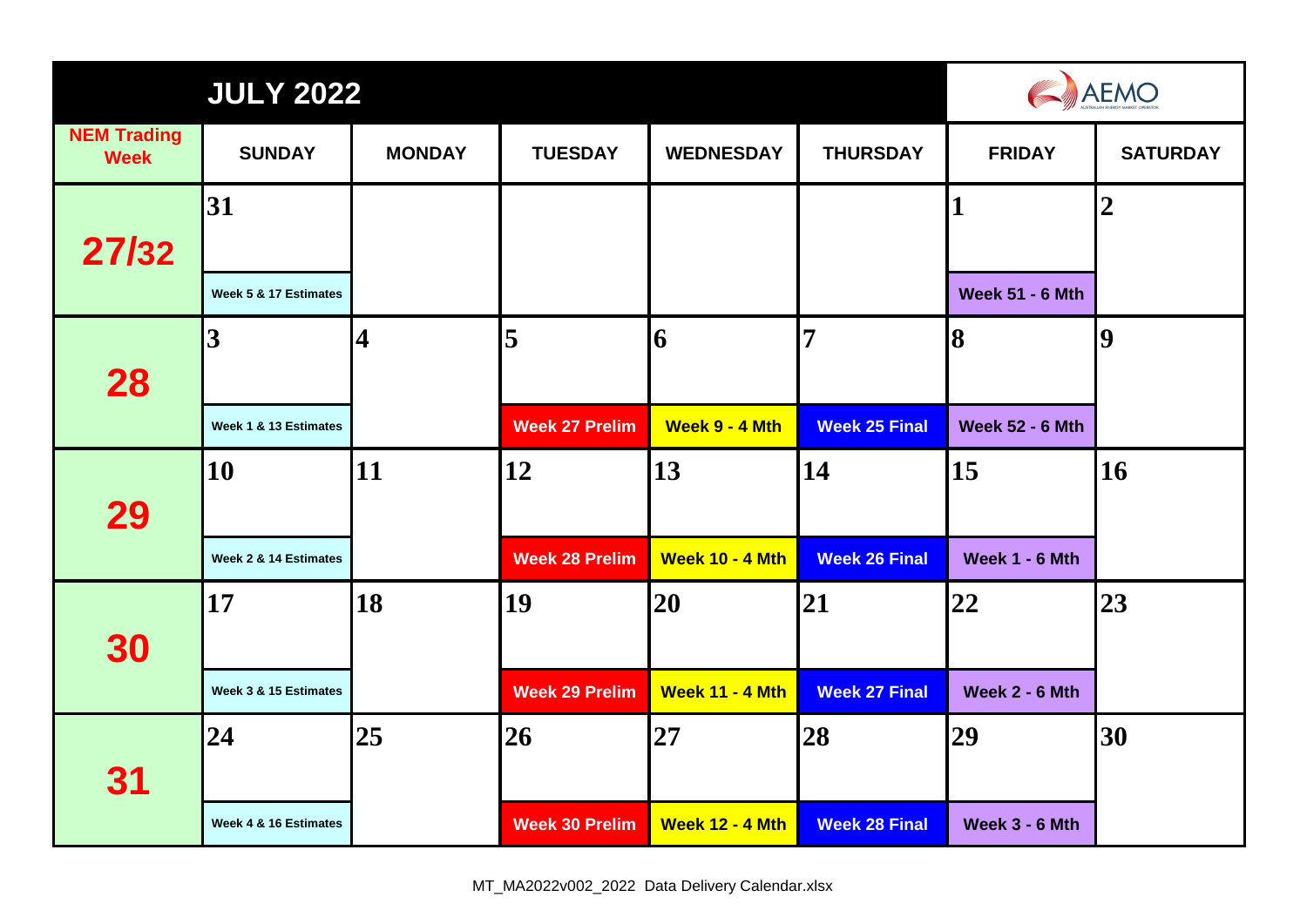|                                   | <b>AUGUST 2022</b><br>AEMO |               |                             |                                     |                            |                      |                 |  |  |
|-----------------------------------|----------------------------|---------------|-----------------------------|-------------------------------------|----------------------------|----------------------|-----------------|--|--|
| <b>NEM Trading</b><br><b>Week</b> | <b>SUNDAY</b>              | <b>MONDAY</b> | <b>TUESDAY</b>              | <b>WEDNESDAY</b>                    | <b>THURSDAY</b>            | <b>FRIDAY</b>        | <b>SATURDAY</b> |  |  |
| 32                                |                            | 1             | $\overline{2}$              | $\overline{\mathbf{3}}$             | 4                          | 5                    | 6               |  |  |
| 33                                | 7                          | 8             | <b>Week 31 Prelim</b><br>19 | <b>Week 13 - 4 Mth</b><br><b>10</b> | <b>Week 29 Final</b><br>11 | Week 4 - 6 Mth<br>12 | 13              |  |  |
|                                   | Week 6 & 18 Estimates      |               | <b>Week 32 Prelim</b>       | <b>Week 14 - 4 Mth</b>              | <b>Week 30 Final</b>       | Week 5 - 6 Mth       |                 |  |  |
| 34                                | 14                         | 15            | <b>16</b>                   | 17                                  | 18                         | 19                   | 20              |  |  |
|                                   | Week 7 & 19 Estimates      |               | <b>Week 33 Prelim</b>       | <b>Week 15 - 4 Mth</b>              | <b>Week 31 Final</b>       | Week 6 - 6 Mth       |                 |  |  |
| 35                                | 21                         | 22            | 23                          | 24                                  | 25                         | 26                   | 27              |  |  |
|                                   | Week 8 & 20 Estimates      |               | <b>Week 34 Prelim</b>       | Week 16 - 4 Mth                     | <b>Week 32 Final</b>       | Week 7 - 6 Mth       |                 |  |  |
| 36                                | 28                         | 29            | 30                          | 31                                  |                            |                      |                 |  |  |
|                                   | Week 9 & 21 Estimates      |               | <b>Week 35 Prelim</b>       | <b>Week 17 - 4 Mth</b>              |                            |                      |                 |  |  |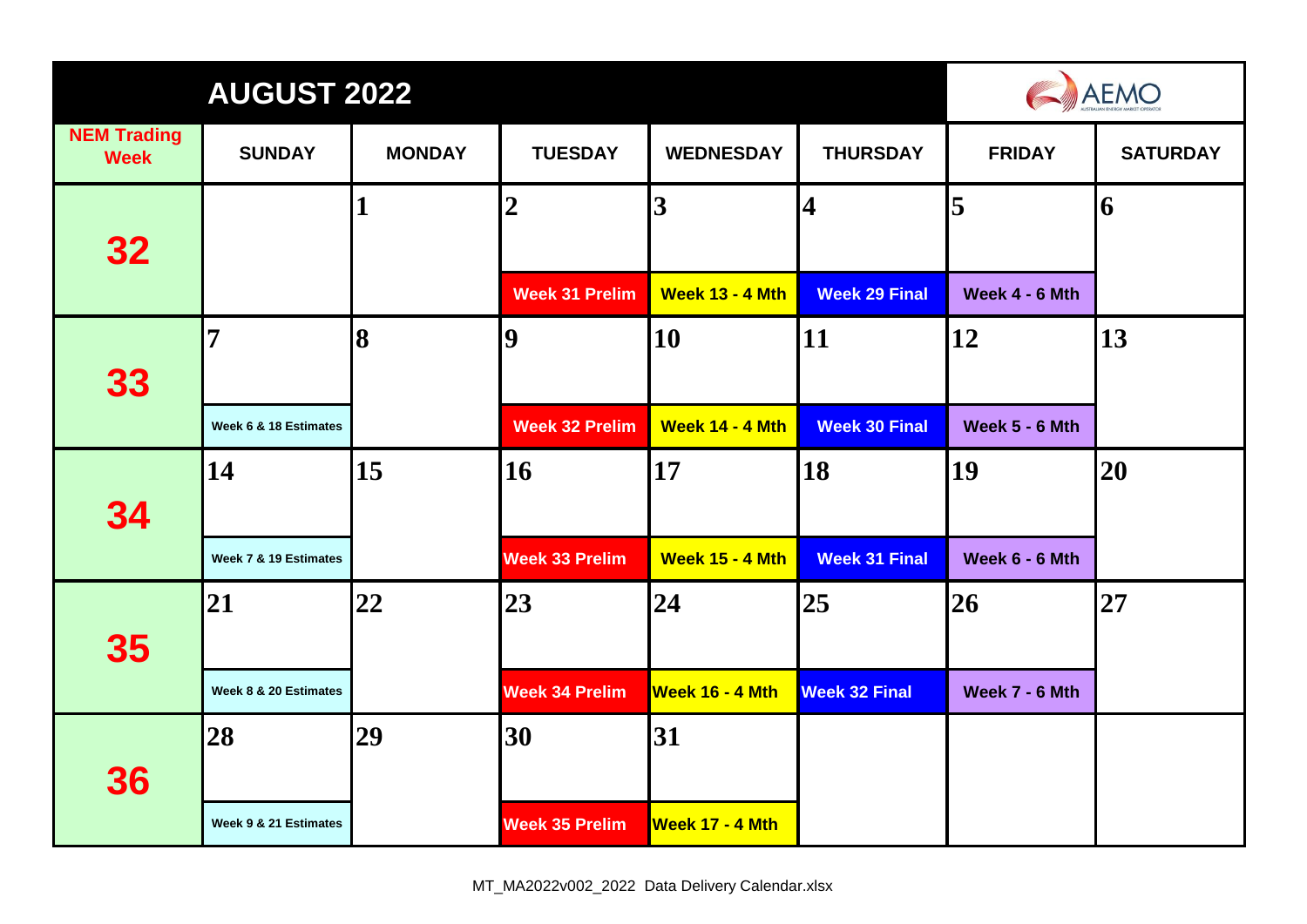|                                   | <b>AEMO</b>             |               |                       |                        |                      |                        |                 |
|-----------------------------------|-------------------------|---------------|-----------------------|------------------------|----------------------|------------------------|-----------------|
| <b>NEM Trading</b><br><b>Week</b> | <b>SUNDAY</b>           | <b>MONDAY</b> | <b>TUESDAY</b>        | <b>WEDNESDAY</b>       | <b>THURSDAY</b>      | <b>FRIDAY</b>          | <b>SATURDAY</b> |
|                                   |                         |               |                       |                        | 1                    | $\boldsymbol{2}$       | 3               |
| 36                                |                         |               |                       |                        | <b>Week 33 Final</b> | Week 8-6 Mth           |                 |
|                                   | $\overline{\mathbf{4}}$ | 5             | 6                     | 7                      | 8                    | $\boldsymbol{9}$       | <b>10</b>       |
| 37                                | Week 10 & 22 Estimates  |               | <b>Week 36 Prelim</b> | <b>Week 18 - 4 Mth</b> | <b>Week 34 Final</b> | Week 9 - 6 Mth         |                 |
|                                   | 11                      | 12            | 13                    | 14                     | 15                   | 16                     | 17              |
| 38                                | Week 11 & 23 Estimates  |               | <b>Week 37 Prelim</b> | <b>Week 19 - 4 Mth</b> | <b>Week 35 Final</b> | <b>Week 10 - 6 Mth</b> |                 |
|                                   | 18                      | 19            | 20                    | 21                     | 22                   | 23                     | 24              |
| 39                                | Week 12 & 24 Estimates  |               | <b>Week 38 Prelim</b> | <b>Week 20 - 4 Mth</b> | <b>Week 36 Final</b> | <b>Week 11 - 6 Mth</b> |                 |
|                                   | 25                      | 26            | 27                    | 28                     | 29                   | 30                     |                 |
| 40                                | Week 13 & 25 Estimates  |               | <b>Week 39 Prelim</b> | <b>Week 21 - 4 Mth</b> | <b>Week 37 Final</b> | <b>Week 12 - 6 Mth</b> |                 |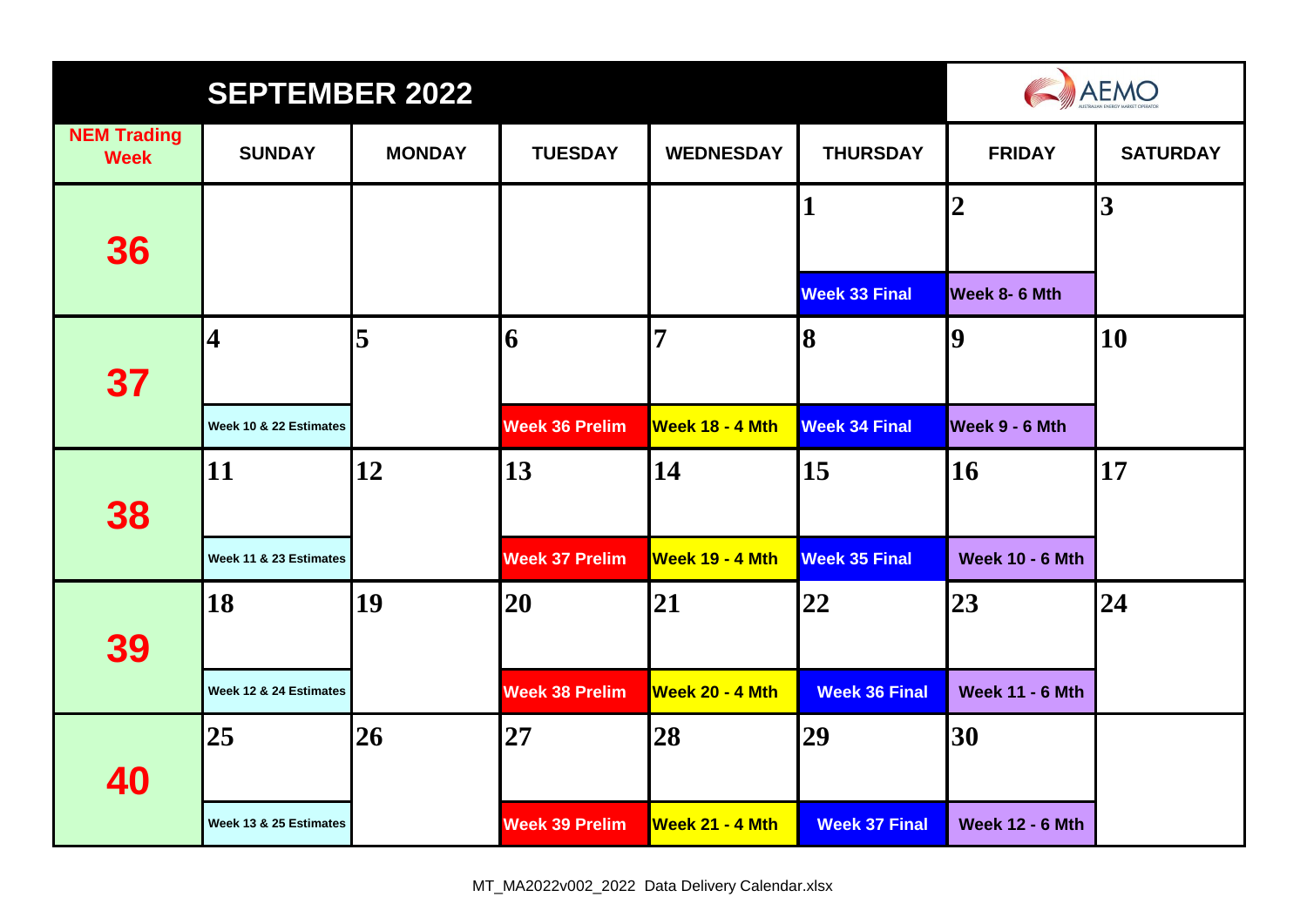|                                   | OCTOBER 2022           |               | <b>AEMO</b>           |                        |                      |                        |                 |
|-----------------------------------|------------------------|---------------|-----------------------|------------------------|----------------------|------------------------|-----------------|
| <b>NEM Trading</b><br><b>Week</b> | <b>SUNDAY</b>          | <b>MONDAY</b> | <b>TUESDAY</b>        | <b>WEDNESDAY</b>       | <b>THURSDAY</b>      | <b>FRIDAY</b>          | <b>SATURDAY</b> |
| 40/45                             | 30                     | 31            |                       |                        |                      |                        |                 |
|                                   | Week 18 & 30 Estimates |               |                       |                        |                      |                        |                 |
| 41                                | $\overline{2}$         | 3             | 4                     | 5                      | 6                    | 7                      | 8               |
|                                   | Week 14 & 26 Estimates |               | <b>Week 40 Prelim</b> | <b>Week 22 - 4 Mth</b> | <b>Week 38 Final</b> | <b>Week 13 - 6 Mth</b> |                 |
| 42                                | 9                      | 10            | <b>11</b>             | 12                     | $\vert 13 \vert$     | 14                     | 15              |
|                                   | Week 15 & 27 Estimates |               | <b>Week 41 Prelim</b> | <b>Week 23 - 4 Mth</b> | <b>Week 39 Final</b> | <b>Week 14 - 6 Mth</b> |                 |
| 43                                | <b>16</b>              | 17            | 18                    | <b>19</b>              | 20                   | 21                     | 22              |
|                                   | Week 16 & 28 Estimates |               | <b>Week 42 Prelim</b> | <b>Week 24 - 4 Mth</b> | <b>Week 40 Final</b> | <b>Week 15 - 6 Mth</b> |                 |
|                                   | 23                     | 24            | 25                    | 26                     | 27                   | 28                     | 29              |
| 44                                |                        |               |                       |                        |                      |                        |                 |
|                                   | Week 17 & 29 Estimates |               | <b>Week 43 Prelim</b> | <b>Week 25 - 4 Mth</b> | <b>Week 41 Final</b> | <b>Week 16 - 6 Mth</b> |                 |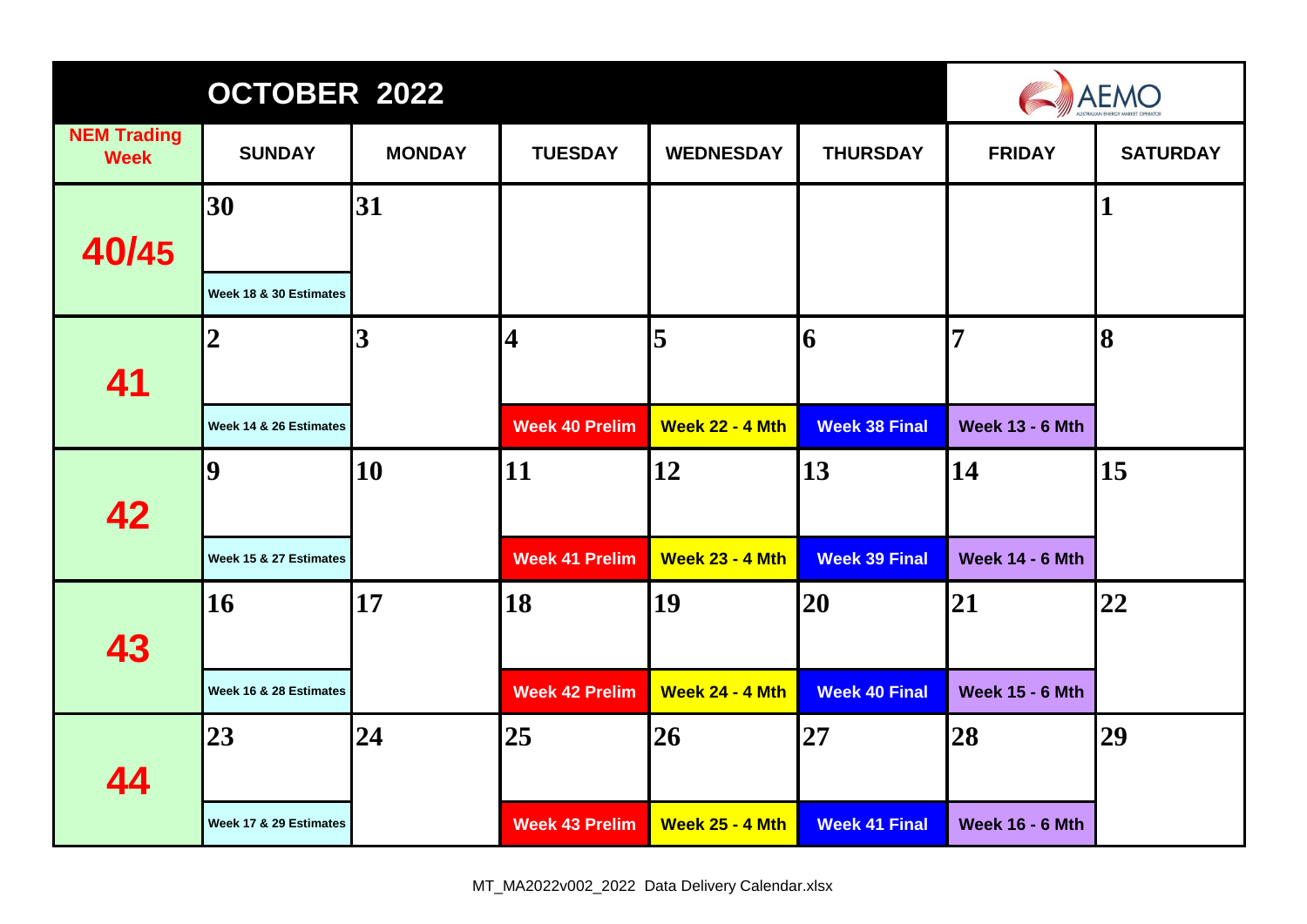|                                   | <b>AEMO</b>            |                |                       |                        |                      |                         |                 |
|-----------------------------------|------------------------|----------------|-----------------------|------------------------|----------------------|-------------------------|-----------------|
| <b>NEM Trading</b><br><b>Week</b> | <b>SUNDAY</b>          | <b>MONDAY</b>  | <b>TUESDAY</b>        | <b>WEDNESDAY</b>       | <b>THURSDAY</b>      | <b>FRIDAY</b>           | <b>SATURDAY</b> |
| 45                                |                        |                | $\mathbf{1}$          | $\overline{2}$         | 3                    | $\overline{\mathbf{4}}$ | 5               |
|                                   |                        |                | <b>Week 44 Prelim</b> | <b>Week 26 - 4 Mth</b> | <b>Week 42 Final</b> | <b>Week 17 - 6 Mth</b>  |                 |
|                                   | 6                      | $\overline{7}$ | 8                     | $\overline{9}$         | 10                   | 11                      | 12              |
| 46                                | Week 19 & 31 Estimates |                | <b>Week 45 Prelim</b> | <b>Week 27 - 4 Mth</b> | <b>Week 43 Final</b> | <b>Week 18 - 6 Mth</b>  |                 |
|                                   | 13                     | 14             | 15                    | 16                     | 17                   | 18                      | 19              |
| 47                                | Week 20 & 32 Estimates |                | <b>Week 46 Prelim</b> | <b>Week 28 - 4 Mth</b> | <b>Week 44 Final</b> | <b>Week 19 - 6 Mth</b>  |                 |
|                                   | 20                     | 21             | 22                    | 23                     | 24                   | 25                      | 26              |
| 48                                | Week 21 & 33 Estimates |                | <b>Week 47 Prelim</b> | <b>Week 29 - 4 Mth</b> | <b>Week 45 Final</b> | <b>Week 20 - 6 Mth</b>  |                 |
|                                   | 27                     | 28             | 29                    | 30                     |                      |                         |                 |
| 49                                | Week 22 & 34 Estimates |                | <b>Week 48 Prelim</b> | <b>Week 30 - 4 Mth</b> |                      |                         |                 |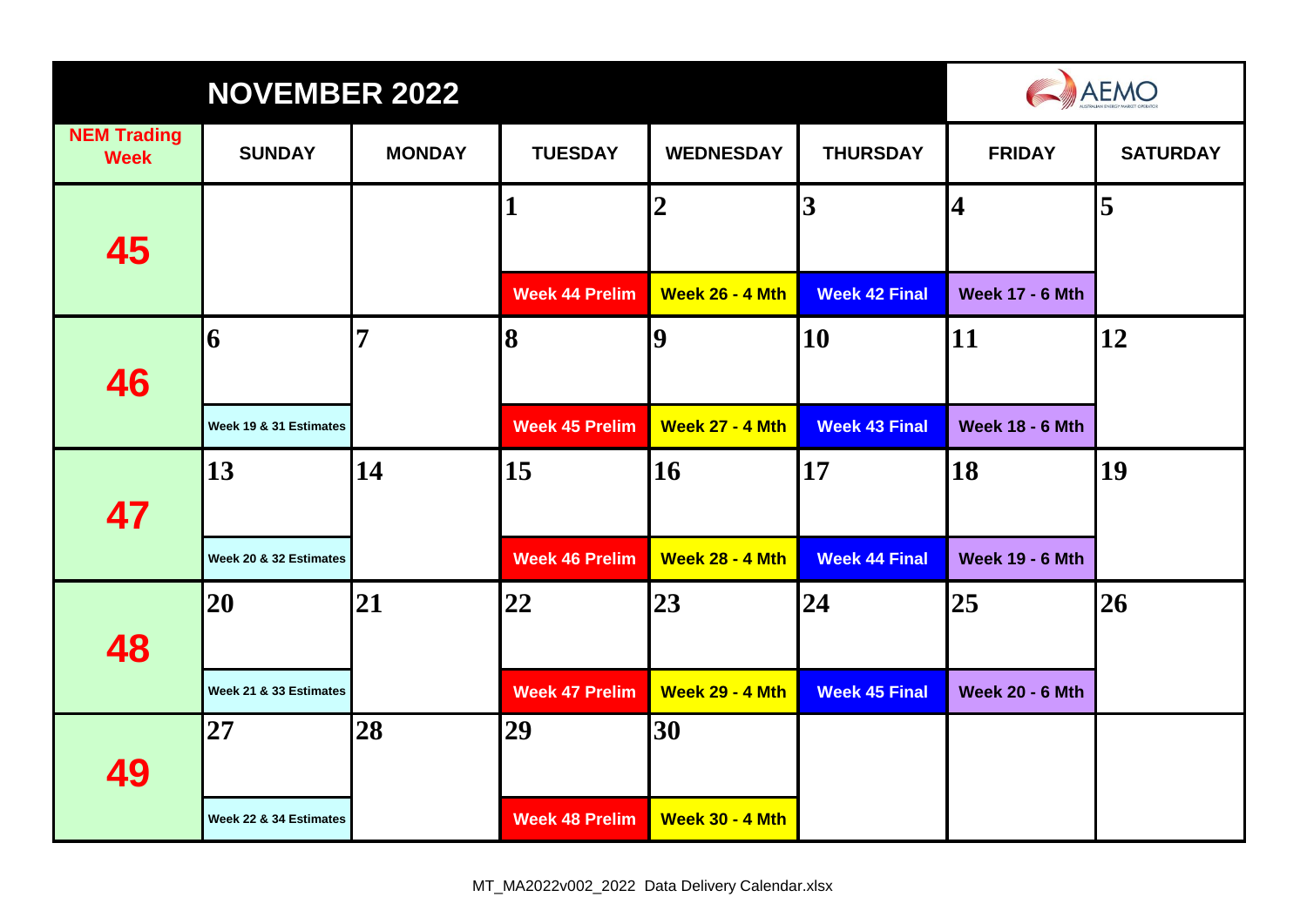|                                   | <b>DECEMBER 2022</b>    |                                                        | AEMO                                          |                        |                       |                                          |                         |
|-----------------------------------|-------------------------|--------------------------------------------------------|-----------------------------------------------|------------------------|-----------------------|------------------------------------------|-------------------------|
| <b>NEM Trading</b><br><b>Week</b> | <b>SUNDAY</b>           | <b>MONDAY</b>                                          | <b>TUESDAY</b>                                | <b>WEDNESDAY</b>       | <b>THURSDAY</b>       | <b>FRIDAY</b>                            | <b>SATURDAY</b>         |
| 49                                |                         |                                                        |                                               |                        | <b>Week 46 Final</b>  | $\overline{2}$<br><b>Week 21 - 6 Mth</b> | $\overline{\mathbf{3}}$ |
| 50                                | $\overline{\mathbf{4}}$ | 5                                                      | 6                                             | $\overline{7}$         | 8                     | 9                                        | 10                      |
|                                   | Week 23 & 35 Estimates  |                                                        | <b>Week 49 Prelim</b>                         | <b>Week 31 - 4 Mth</b> | <b>Week 47 Final</b>  | <b>Week 22 - 6 Mth</b>                   |                         |
| 51                                | 11                      | 12                                                     | 13                                            | 14                     | 15                    | 16                                       | 17                      |
|                                   | Week 24 & 36 Estimates  |                                                        | <b>Week 50 Prelim</b>                         | <b>Week 32 - 4 Mth</b> | <b>Week 48 Final</b>  | <b>Week 23 - 6 Mth</b>                   |                         |
| 52                                | <b>18</b>               | 19                                                     | 20                                            | 21                     | 22                    | 23                                       | 24                      |
|                                   | Week 25 & 37 Estimates  |                                                        | <b>Week 51 Prelim</b>                         | <b>Week 33 - 4 Mth</b> | <b>Week 49 Final</b>  | <b>Week 24 - 6 Mth</b>                   |                         |
| 53                                | 25                      | $\overline{26}$<br><b>Boxing Day</b><br><b>Holiday</b> | 27 <br><b>Christmas Day</b><br><b>Holiday</b> | 28                     | 29                    | 30                                       | 31                      |
|                                   | Week 26 & 38 Estimates  |                                                        |                                               | <b>Week 34 - 4 Mth</b> | <b>Week 52 Prelim</b> | <b>Week 25 - 6 Mth</b>                   |                         |